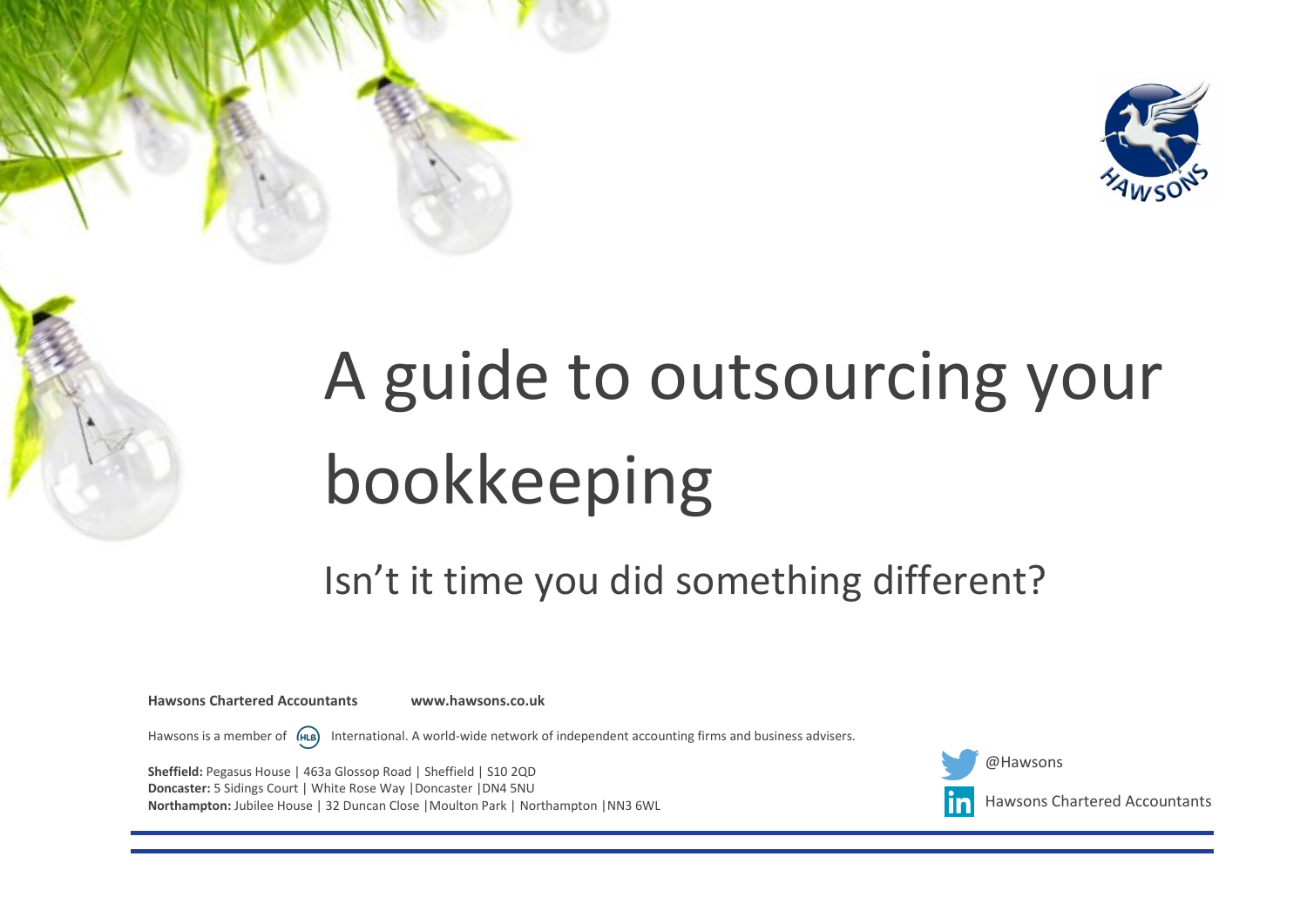

#### INTRODUCTION

Running a successful small business usually means you are focused on looking after your customers, growing sales and improving profitability.

It also means you are on top of your finances with up-to-date, accurate information, so that you can make good decisions, improve profits and manage your cash flow.

As your business grows, one of the key decisions you have to make is where to spend your valuable time. Quite rightly, the focus is often on sales; as the more time you spend on sales the faster your business will grow.

Business owners often come to the conclusion that they can make more money by spending their time on sales and marketing and not doing bookkeeping and accounting, even if they have to pay someone else to do the bookkeeping for them.

If you aren't spending enough time on growing your business or you are finding it difficult to find the time to 'do the books', and to do them correctly, then maybe it's time you did something different.

There are many advantages that come with outsourcing your bookkeeping and accounting. Our team of specialists have prepared the following information to highlight the main areas in which you could benefit.



**"THIS IS A ROUTE THAT CAN LEAD TO FASTER GROWTH FOR THE FIRM"**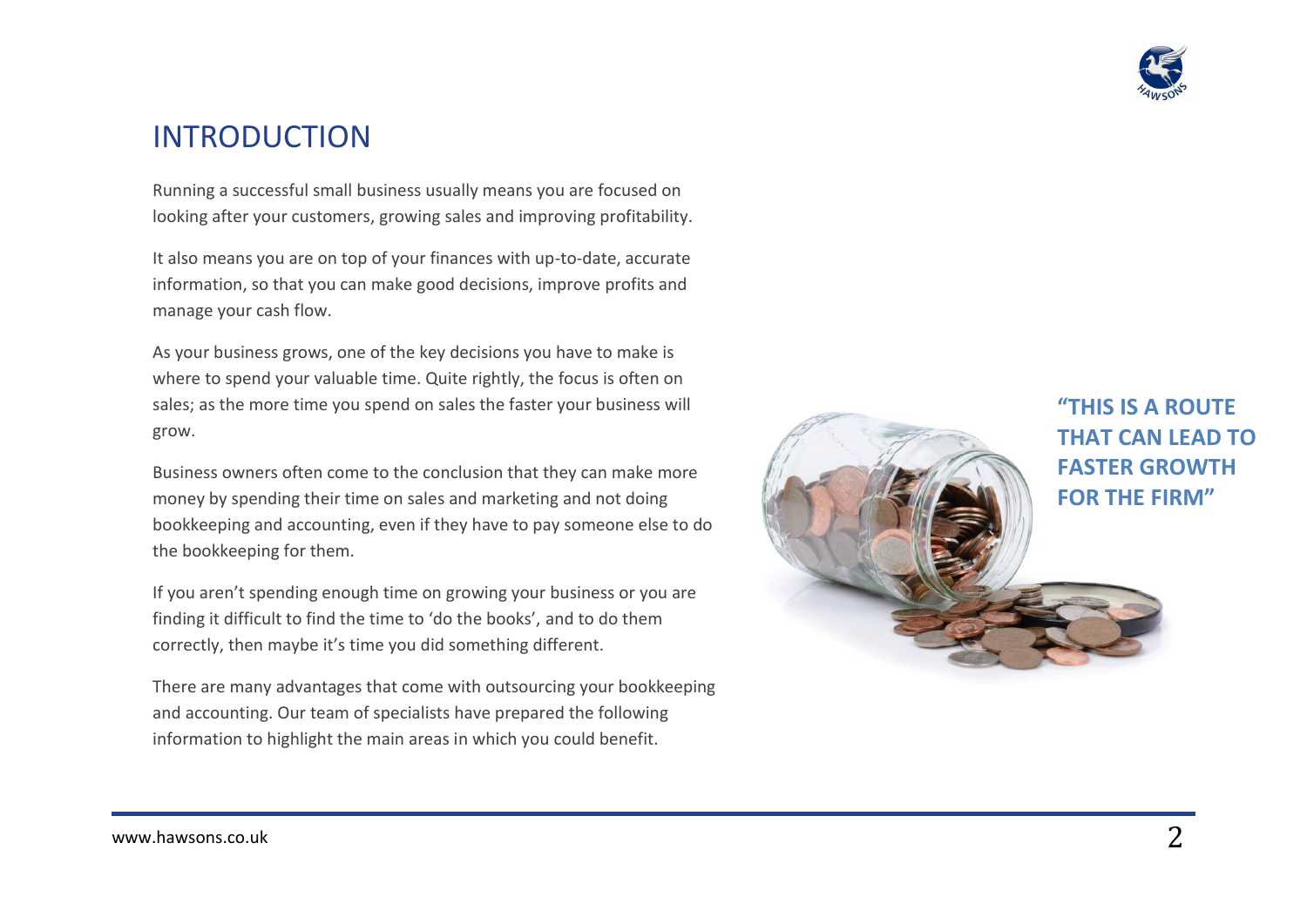

## Spend more time growing your business

On the one hand you know you need accurate financial information, and on the other hand you also know that the more time you spend bookkeeping, the less time you spend growing your business.

During the early stages of development, many business owners have to be 'Jack of all trades', but one of the most stressful and difficult tasks business owners try to master is bookkeeping. Hawsons can help relieve this stress. After all, you chose to run a business, not to become an accountant.

Hawsons can do the bookkeeping for you so you have the information to make decisions about your sales, profit margins, overheads and stock as well as giving you the information about your cash flow and the money due from and to both customers and suppliers.

This will give you the opportunity to spend your time more effectively; as the more time spent on sales, the faster your business will grow.

## Up-to-date, timely information – 24 hours a day

Many of our clients are using cloud accounting software to give them up-to-date and timely information. Cloud accounting software runs 'on the internet' so is accessible at anytime, anywhere in the world where there is internet access.

This brings considerable advantages, especially when making difficult decisions about the future of the business. Find out more: **[www.hawsons.co.uk/cloud-accounting](http://www.hawsons.co.uk/cloud-accounting)**

Having the opportunity to access up-to-date financial information anytime, anywhere ensures you make informed decisions based on the facts.

**"MAKE SURE YOUR FOCUS IS ON SALES AND MARKETING – NOT BOOKKEEPING"**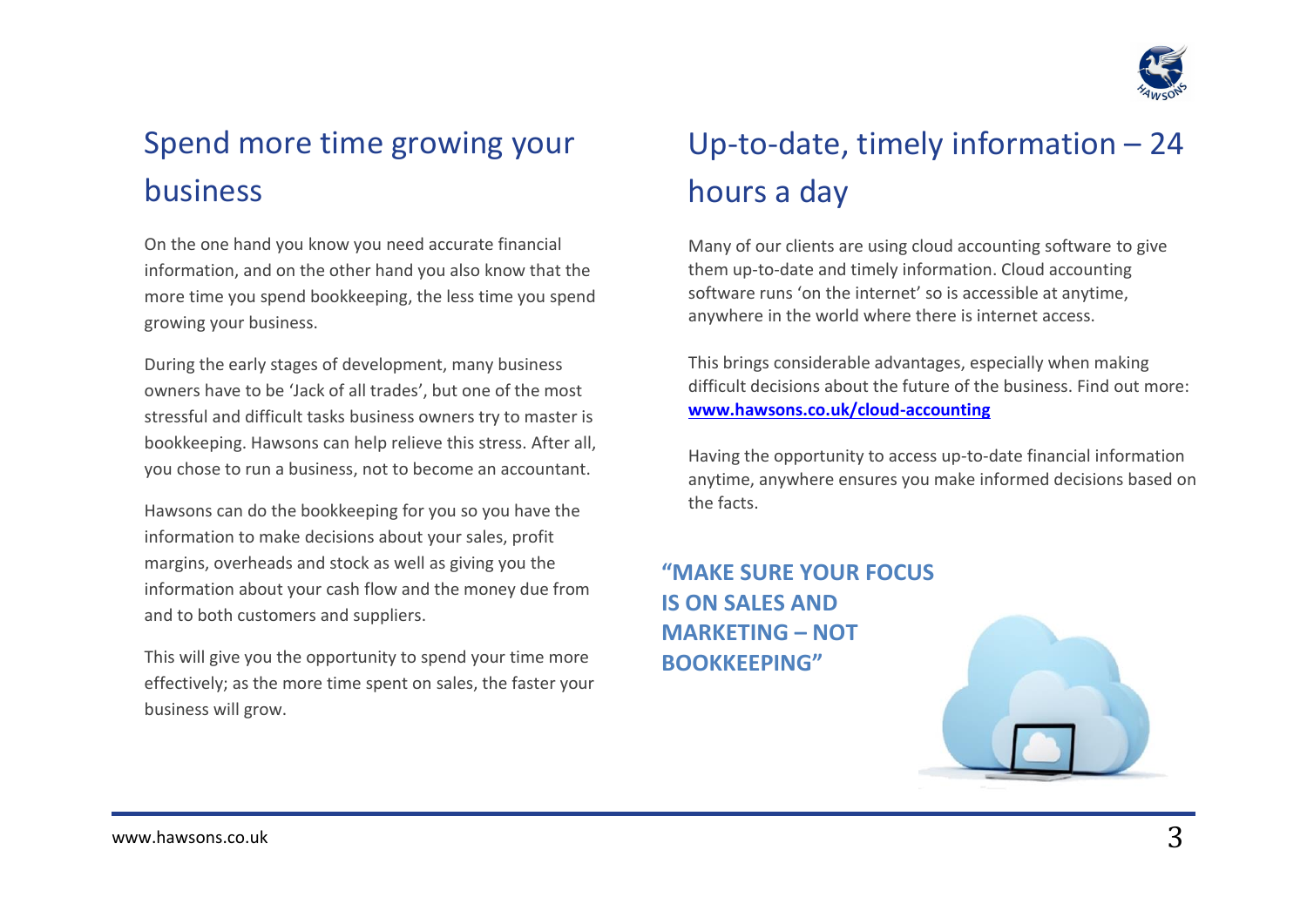

## "Doing the books" and VAT can be a stressful experience

Small business owners often find doing the bookkeeping, the VAT returns and getting the books ready for the accountant at the year end is a time-consuming and stressful experience.

These jobs always seem to need to be done at a time when you have more important things to be doing, such as pitching for a new customer or solving issues with your suppliers. This usually ends up with business owners 'burning the midnight oil' instead of using all of their energy to look after the business and help it grow

Having Hawsons look after your bookkeeping and VAT returns takes away all the accounting stress. Instead, you get the information you need and all your compliance issues are dealt with.

**"STOP BURNING THE MIDNIGHT OIL"**



### Get practical advice from experts

As well as providing the financial information you need to run your business, we will also explain and discuss your accounts with you so that you know how your business is performing and can make any changes you need to increase your profits.

We also provide expert advice when you need it, spotting things before they go wrong and identifying opportunities for your business.

Since we get close to our bookkeeping clients we have a deep understanding of their business. This helps us identify opportunities for tax and VAT planning, tax efficient profit extraction and cost savings, as well as spotting early warning signs on future cash flow problems, margins, overheads and so forth.

Using cloud accounting, Hawsons can access your accounts and act as an extra pair of eyes on your business. We use our experience to help you make your business better. Just as importantly, because we do this throughout the year you can resolve your business problems as and when they arise. If you only see your accountant once a year it can sometimes be too late to solve the problem.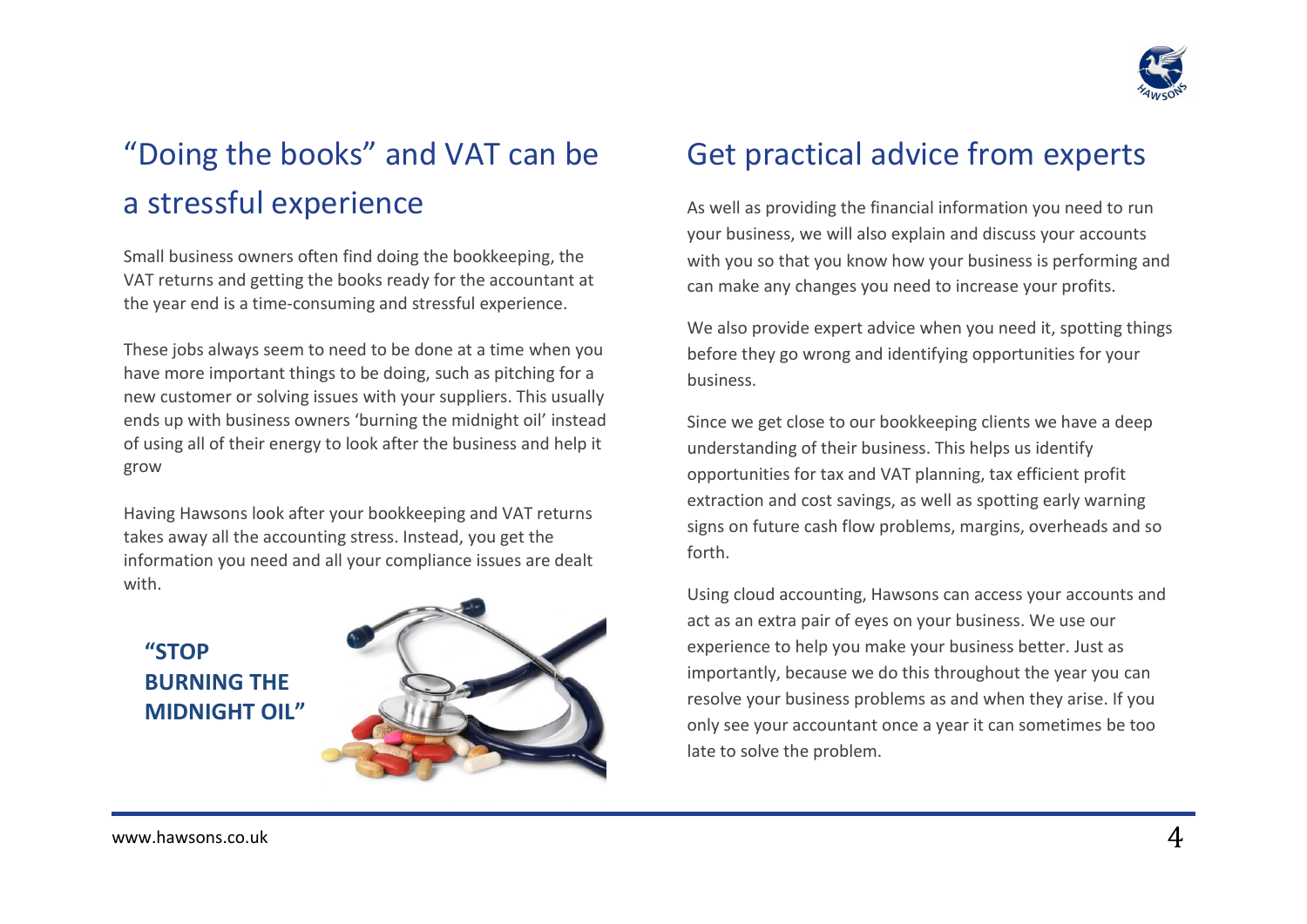

## Outsourcing to Hawsons

Hawsons provide a complete bookkeeping service, tailored to your needs. We do the bookkeeping and accounting for you and take away the headache. We also provide you with timely, accurate financial information letting you concentrate on developing your business.

All you need to do is send us your information electronically using our secure encrypted transfer system. We will check your information and prepare your monthly or quarterly management accounts. We will then discuss your accounts with you and help you grow your business and overcome any issues you may be having.



#### **"HAWSONS IS SET UP TO HAVE THE SMARTEST ACCOUNTANTS, USING THE SMARTEST SOFTWARE, IN THE SMARTEST WAY"**

### The way we work

We tailor our service for each client, taking into account your needs and the best technology to carry out the job in the most efficient way. This often involves cloud accounting software and using scanning technologies so we provide you with an excellent service at an affordable price.

You may wish to hand everything over to Hawsons or you may prefer to have Hawsons deal with just part of the work, for example, your VAT returns and management accounts, the choice is yours.

Since we have experience of all the leading traditional and cloud accounting software solutions including Xero, Sage, KashFlow, FreeAgent and QuickBooks, we will work with you to select the most suitable software for your business and accounting needs.

We will help you with set up and training, and if a cloud solution is chosen you won't need to worry about taking backups or installing updates as these things will all be done for you.

For more information visit **[www.hawsons.co.uk/cloud-accounting](http://www.hawsons.co.uk/cloud-accounting)**

**Here you will find details on cloud accounting, the different cloud service providers and answers to questions such as: how secure is cloud accounting?**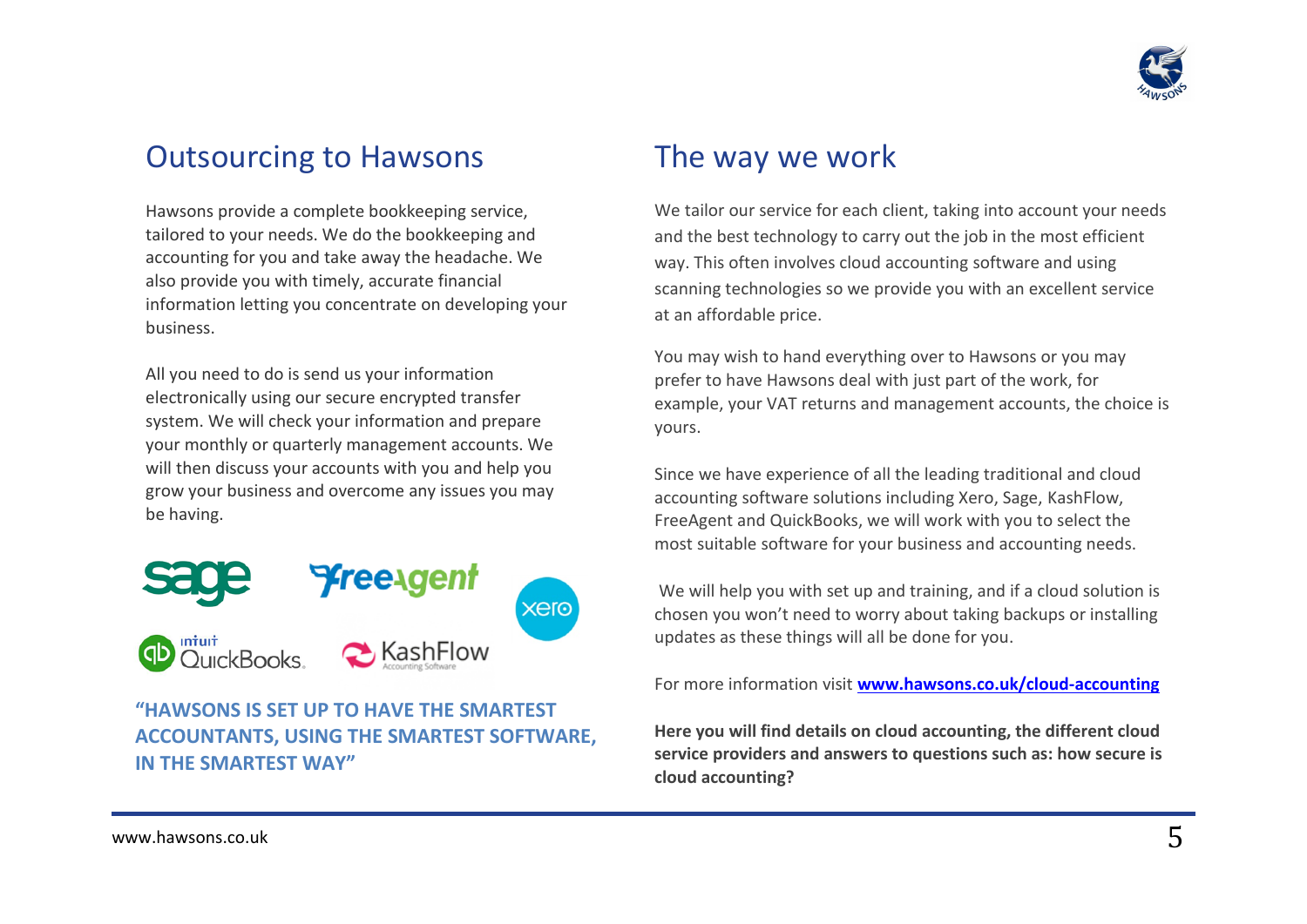

#### SUMMARY

If you would like a free, no-obligation quote for our bookkeeping and accounting services please get in touch.

As part of our discussions with you, we will carry out an 'Efficiency Health Check' to look at how you currently handle your bookkeeping, accounting and administration processes. Where we see opportunities to streamline things saving you time and money, we will discuss the options with you.

You can then look at how you currently work and compare it to how Hawsons would provide the services so you can see how much time you would save and the value for money we provide.

To take advantage of this opportunity, please contact your usual Hawsons representative.

Find more at: **[www.hawsons.co.uk/bookkeeping](http://www.hawsons.co.uk/bookkeeping)**

#### **Not yet a Hawsons client?**

We offer all new customers a free initial, no-obligation consultation.

This consultation will enable you to have a detailed discussion about your business and how Hawsons can help you.

**Please contact your local office for more information.**



**Contact details on page 7.**

**"HAWSONS IS ONE OF THE OLDEST FIRMS OF INDEPENDENT CHARTERED ACCOUNTANTS IN ENGLAND"**